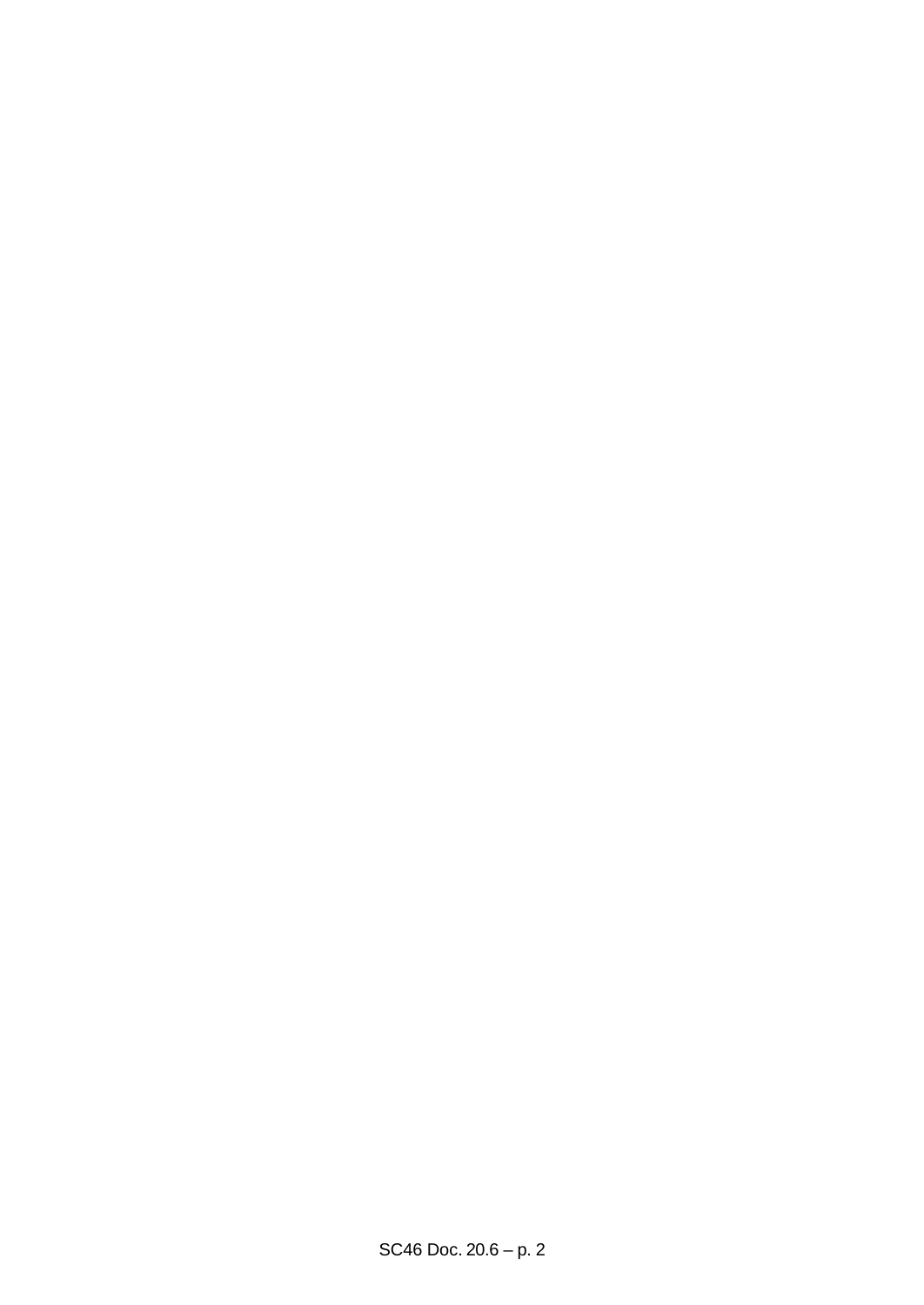# OCEANIA REGIONAL REPORT prepared by Anne-Marie Delahunt (Australia), Oceania Regional Representative

## General Information

Parties in the Oceania region:

- Australia (regional representative)
- Fiji
- New Zealand
- Papua New Guinea
- Vanuatu

## Communication between Parties in the region

## **Introduction**

Australia, the regional representative for Oceania, has prepared this report. It covers the period between the 45<sup>th</sup> Standing Committee Meeting held in Paris in June 2001, and the 46<sup>th</sup> Meeting of the Standing Committee.

Communications in the Pacific are expensive, limited and not particularly reliable. Attempts to improve communication within the region have had some success. Three countries have provided information for this report including Australia, New Zealand and Fiji. Information on Papua New Guinea's and Vanuatu's CITES activities has been provided by the Australian Management Authority.

## Wildlife law enforcement conference in Australia

In November 2001 Australia hosted a conference (Combating Wildlife Crime in the  $21<sup>st</sup>$  Century) for the purpose of promoting inter-agency cooperation and issues of mutual interest and concern in the area of wildlife enforcement. Wildlife enforcement officers and others from government and nongovernment organisations from the Australasian region shared information and views on ways to achieve better wildlife protection outcomes. Approximately 30 government and international agencies were represented, including senior enforcement officers from New Zealand and Papua New Guinea.

The conference:

- provided a forum for discussion of the enforcement of Australasian wildlife legislation;
- provided a forum for identifying and prioritising relevant issues and discussing approaches to them;
- enabled discussion on current methods of gathering, analysing and disseminating information on breaches of wildlife legislation; and
- enabled discussion on current procedures for investigating and prosecuting breaches of wildlife legislation.

Conference sessions provided information to wildlife officers regarding:

– current trends in wildlife trade in Australia, New Zealand and PNG;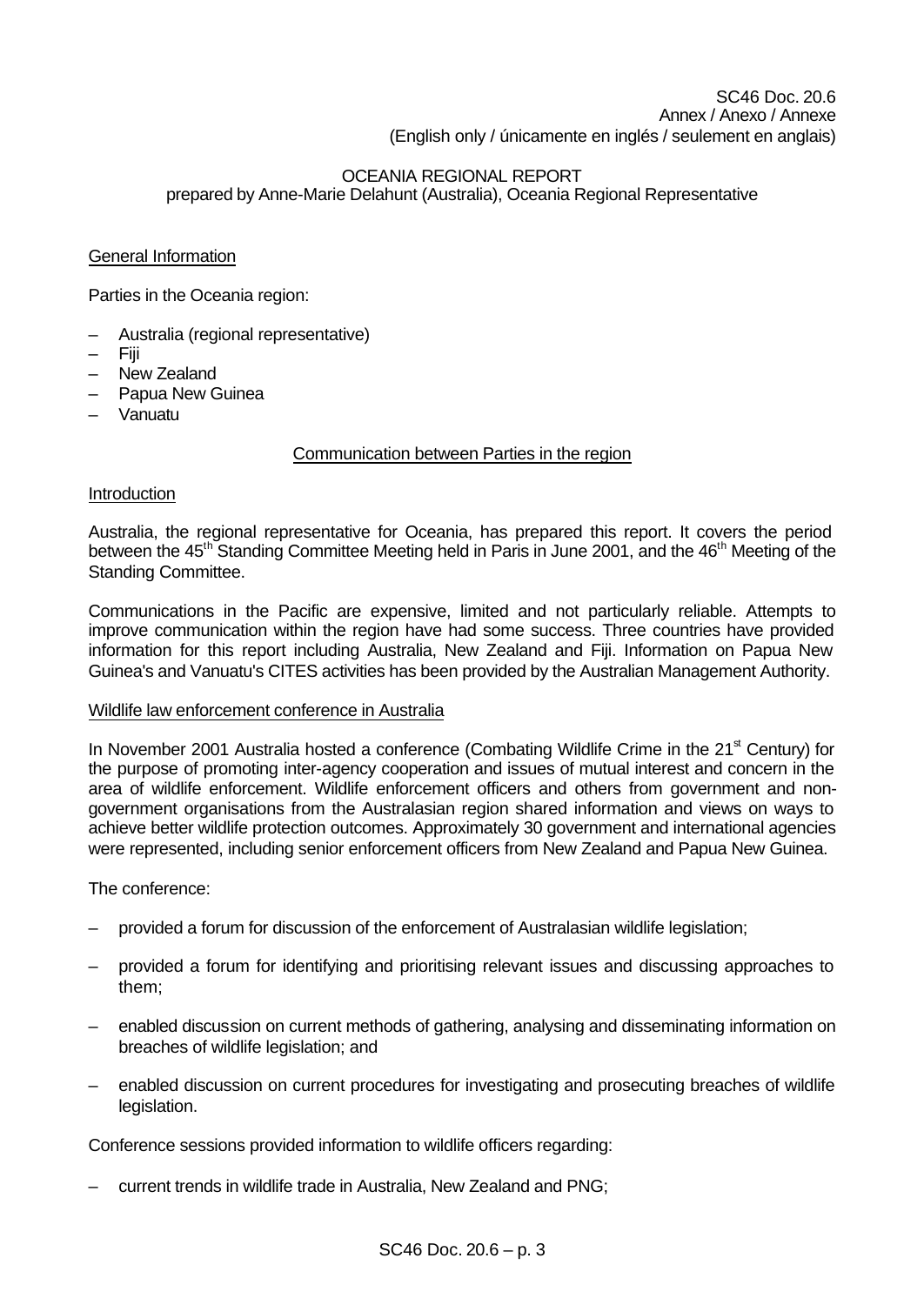- customs operations in Australia and security issues for Australian Postal Services;
- the role of TRAFFIC Oceania in effective regulation of international wildlife trade;
- the role of the Australian Federal Police and trends in wildlife crime in the 21<sup>st</sup> Century; and
- new Australian Commonwealth wildlife trade legislation.

### Oceania Capacity Building Workshop

CITES Parties and Non-Parties in the Oceania region have been invited to a Capacity Building Workshop to be held in Fiji from 29 April to 1 May 2002. Whilst TRAFFIC Oceania are organising the logistics of the workshop, and the Secretariat is conducting the workshop, Australia, as the Oceania representative on the Standing Committee has been providing support and guidance.

### Individual party initiatives

### New Zealand

### New Zealand national meeting

In June 2001 a national meeting was held with key CITES staff to discuss implementation of CITES and to discuss issues New Zealand would like to focus on in future/ national direction and consistency. The meeting focused on training, new legislation, standardisation, information sharing and the establishment of a national electronic database.

#### Implementation working group

New Zealand provided comments to Australia on the draft proposal for CoP12, prepared by the United States, on the establishment of a committee to deal with practical CITES implementation issues.

#### New Zealand gecko in the genera Hoplodactylus and Naultinus

New Zealand will be submitting a proposal to list all species of New Zealand Gecko in the genera *Hoplodactylus* and *Naultinus.* Recent evidence has shown New Zealand geckos increasingly turning up on the international market at numbers far exceeding the breeding capacity of the captive population. Illegal trade has also been detected. Some wild populations have also declined, at least in part from illegal collection of animals for trade. One species that has no legal captive population is now available on the market, while trade in several other species is increasing. Although fully protected in their range state, animals are fetching high market values outside New Zealand.

#### New Zealand review of Anas aucklandica

NZ Scientific Committee has prepared a review of *Anas aucklandica* as a contribution to the periodic reviews of the appendices. The three species covered by this listing clearly meet the biological criteria for Appendix I listing but there has been very little trade.

#### Fiji

## Implementation difficulties - National legislation project

The environment legislation which Fiji planned to have enacted by April 2001 and which included provisions relating to subsidiary legislation on CITES, has been deferred due to reasons beyond the Government's control. Fiji had however envisaged early in 2001 extracting provisions relating to CITES from an earlier Bill and enacting these separately.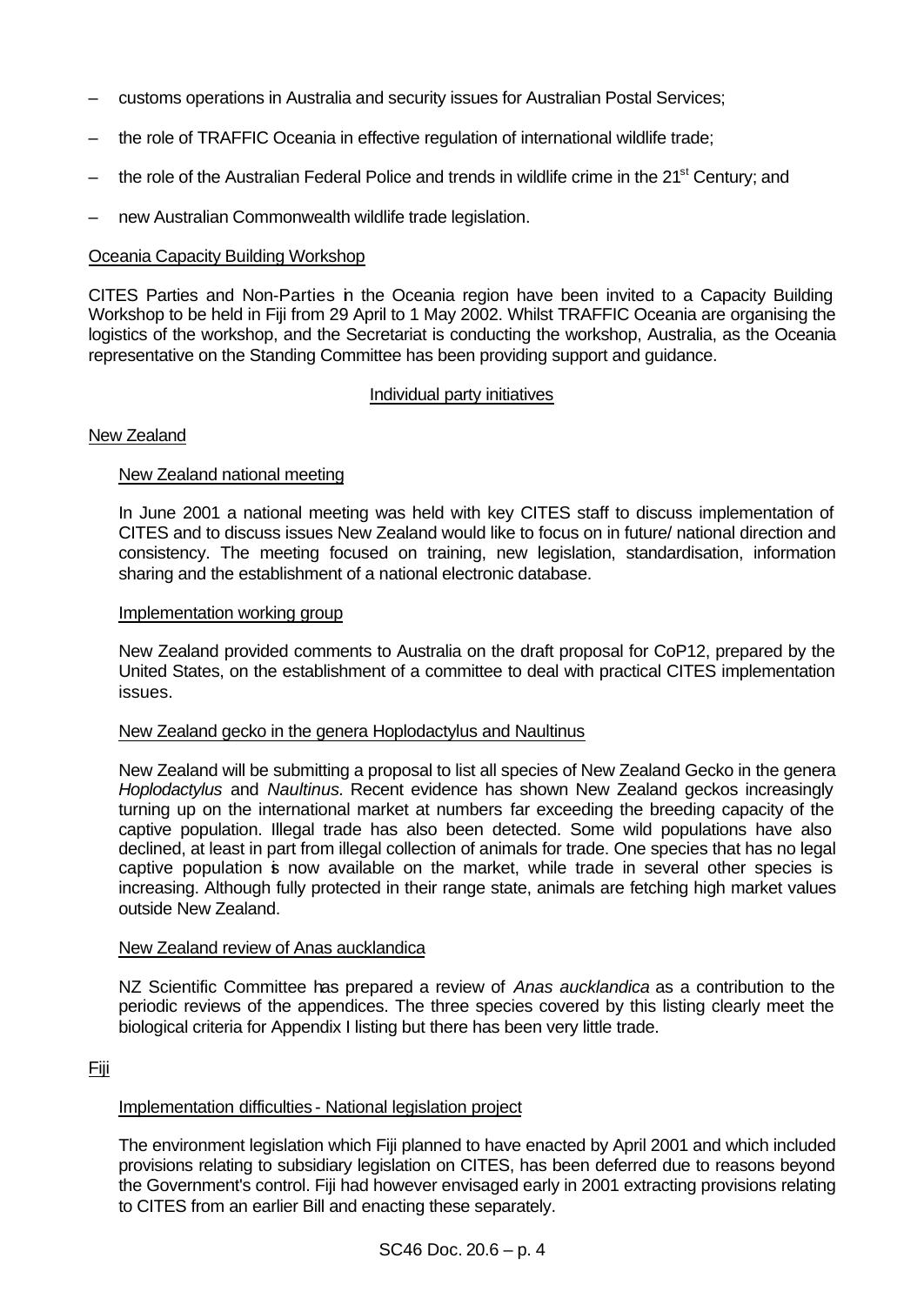Enactment of CITES legislation has been included in the Fiji Department of Environment's corporate plan for 2002. The Management Authority of Fiji has advised the Secretariat that they are moving forward and assured that, by December 2002 or even before CoP12, they will have new National CITES legislation.

Fiji requests the CITES Standing Committee to consider the efforts of the new elected Government, and to remain mindful of the difficulties associated with the passage of the revised Fiji Sustainable Development Bill (FSDB), in light of political events in 2000 and 2001.

### Capacity Building Workshop

Fiji has been liaising with the South Pacific Regional Environment Programme (SPREP), TRAFFIC Oceania, the CITES Secretariat and the Australian Embassy in Suva on the CITES Capacity Building Workshop for Regional Pacific Countries. Fiji has accepted an invitation to host the Workshop from 29 April to 1 May 2002.

## Coral

Since the 11<sup>th</sup> CITES COP, Fiji has undertaken the following activities in relation to the global coral trade:

- The Department of Environment has conducted investigations of resource owners, coral harvesters, traders and others.
- The Department has expressed concern over the Fiji Fishery Division (which is the Department of Environment's scientific partner) authorising the issue of CITES permits for coral and *Tridacna* clams, but recording estimate figures rather than actual figures on the permit. The Fishery Division is experiencing human resource capacity problems. The Customs Department at Nadi International Airport does not verify the volume of commodity exported. Customs officials rely on permits issued by relevant authorities. In these cases, any coral or clam sent out of the country is not independently verified. Since mid-2000, Fiji Fishery Division has been able to provide actual volumes of corals and clams exported by each trader/company, but the figures recorded in the permits still need to be addressed.
- A paper on the subject was prepared for Cabinet's information. In April 2001 Fiji's caretaker government authorised the Department of the Environment to look for independent consultants, preferably from outside Fiji, to conduct an independent investigation into coral trade in Fiji. This will include, where required, scientific assessment and analysis of the impact of coral trade on coral reef ecosystems.
- In February 2001, the South Pacific Regional Environment Programme (SPREP) and the Marine Aquarium Council (MAC) conducted a regional workshop in Nadi to:
	- i) assess the status of coral trade in the region; and
	- ii) introduce certification to representatives, which MAC is working on.

As a result, a new Fiji MAC has been formed, with the Department of Environment represented on it. The intention is to certify that all aspects/phases of the trade are being conducted in a sustainable manner.

Fiji's new Parliamentary Cabinet on  $6<sup>h</sup>$  November 2001 recommended the Department of the Environment pursue within a 10 month period, a thorough scientific assessment of the whole industry in Fiji, so that a new policy for the industry can be formalised and adhered to. Meanwhile, the industry will be scaled down. Fiji is in the process of finalizing terms of reference for the study and have approached International Marinelife Alliance (IMA) for funding as they indicated to Fiji.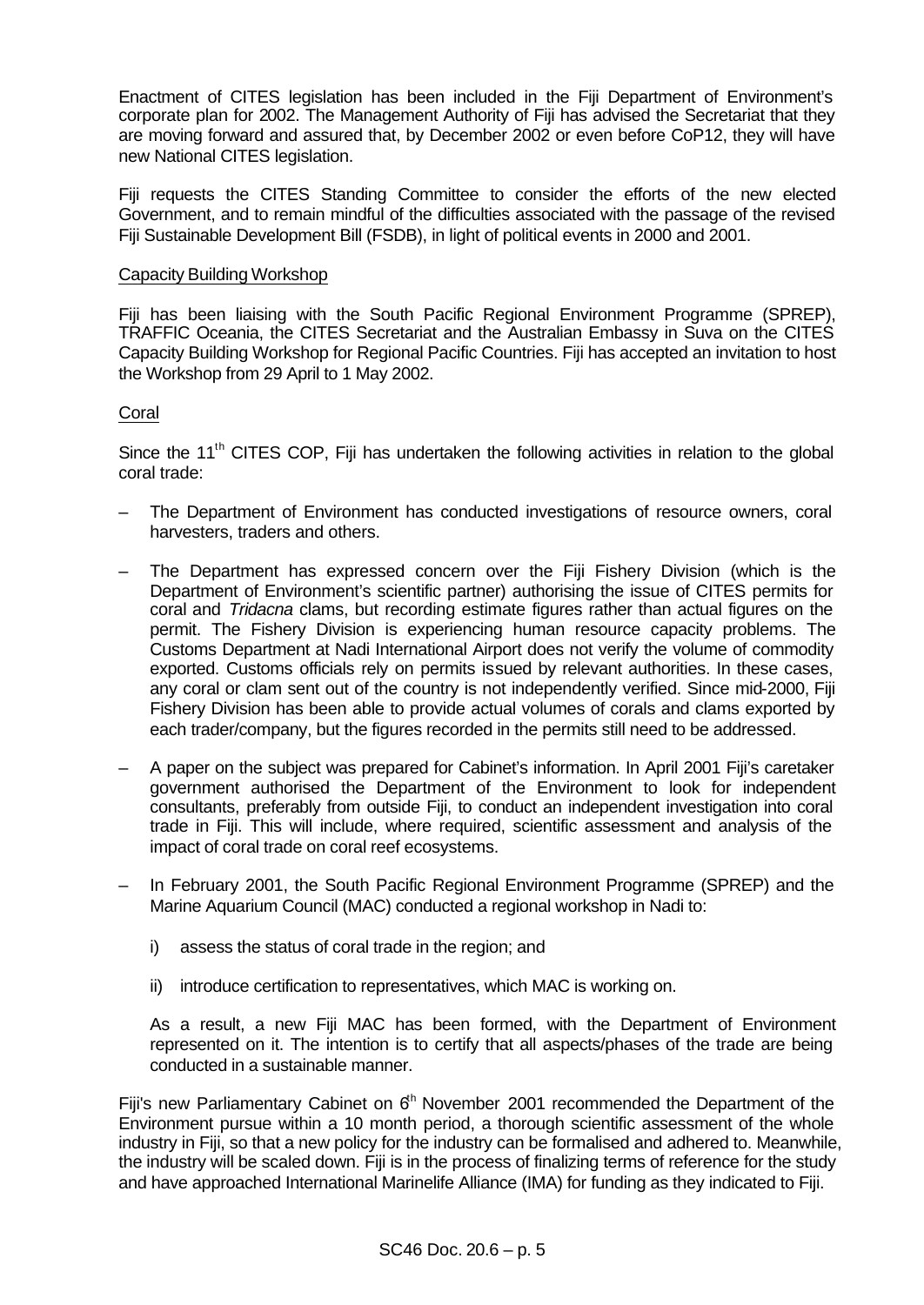In February 2002, SPREP plans to conduct a workshop on CITES and the Coral trade in Fiji. The intention of the workshop is to provide training to Fisheries, Conservation and Customs Officers in CITES requirements and the identification of Corals in trade.

### Sea turtles

Fiji has extended its moratorium on the taking and sale of any turtle product, for a further five years. The moratorium was first declared for the period January 1995 to December 2000.

### **Whales**

Fiji supported the establishment of the a South Pacific Whale Sanctuary because establishment of the Sanctuary:

- would be consistent with the Precautionary Principle enshrined in Principle 15 of the Rio Declaration; and
- would provide economic benefits to the region by supporting whale-watching businesses.

In a meeting in Apia, Samoa in April 2001, Fiji supported NZ and Australia in raising this issue once again at the next International Whaling Commission meeting in July 2001.

#### Other species

The Fiji Department of Environment has approached some academic staff at the University in Suva and others, regarding the identification of CITES-protected species present in Fiji. Their purpose is to find out more about the local status of some species, particularly in relation to trade.

#### Papua New Guinea

#### Papua New Guinea organisation restructuring/program implementation

Following restructuring of the Office of Environmental Protection in 1999, two new positions have been created within the new organisational structure to ensure that planned national programs and activities for both CITES Management and Scientific Authorities are implemented. Officers were appointed in June/July of 2001.

The CITES Management Authority Technical Officer is responsible for coordinating CITES related programs and activities within the implementing agency, other government agencies and institutions.

The CITES Scientific Authority Scientific Officer is responsible for coordinating CITES Scientific Authority related programs in Papua New Guinea.

#### Legislation (Papua New Guinea)

A legislative review of Papua New Guinea's national legislation was completed, with appropriate instruments submitted to legislators in 1998. It is anticipated that the national legislation will be debated in the Parliamentary Council in March 2002.

#### Gaharu wood or Agarwood trade

Trade in Gaharu wood has emerged as a relatively recent problem in Papua New Guinea and the 'minor forest product sector' is not organised to deal with this type of trade. The bulk of this trade is illegal movement across the border with Indonesia. A particular enforcement difficulty is lack of scientific information for identification purposes.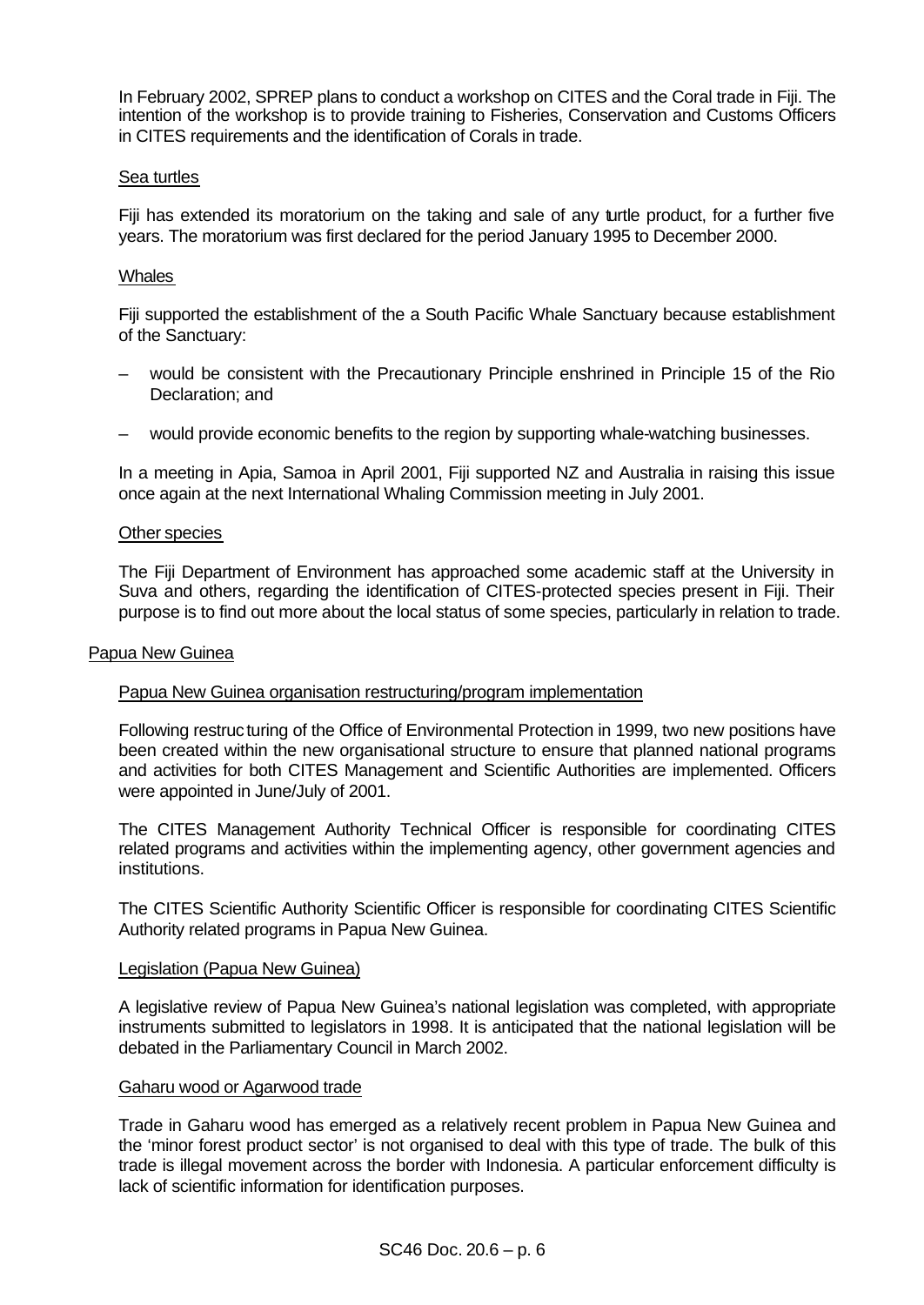Visits by Gaharu wood traders from neighbouring Malaysia and Indonesia into Papua New Guinea are having an impact on the trade, creating concerns about the sustainability of this resource and negative effects on the lives of some rural village communities.

The Papua New Guinea CITES Management Authority has raised concerns about the sustainability of this trade, with the Papua New Guinea Forest Service and has had consultation with the Papua New Guinea Forest Service, the Internal Revenue Commission and other government agencies to look at control measures for this trade. At a recent meeting, an interim interdepartmental committee decided to place a temporary ban on this trade until it has been established whether the species in use in Papua New Guinea is the CITES-listed *Aquilaria malacennsis.*

In conjunction with WWF South Pacific Programme, TRAFFIC Oceania have published a report "*Towards sustainable management of Papua New Guinea's Agarwood resource*" with recommendations for further action including:

- raise awareness amongst stakeholders to ensure best practice sustainable harvest guidelines;
- conduct CITES assessment with specific reference to Decisions 11.112 and 11.113 an analysis on whether to include additional species in the Genus *Aquilaria* in CITES Appendix II;
- develop conservation and management strategy in PNG;
- conduct further field research on gaharu trade in New Guinea;
- develop legislative mechanisms and enforcement /management capacity in PNG;
- taxonomic research, noting that the systematic relationship between *Aquilaria* and *Gyrinops*  requires further study; and
- further cooperation between stakeholders in PNG.

Papua New Guinea will require further scientific work and investigation to be done on this trade:

- to determine whether a proposal to list the entire genus *Aquilaria* on Appendix II is appropriate; and
- as very little is known about grading of the products, to support development of standard trade controls and guidelines for this trade.

#### Swallow nest trade

Significant numbers of swallow nest traders are visiting Papua New Guinea's border areas and conducting illegal trade across the border. The Management Authority is looking at possible options for establishing this trade legally in Papua New Guinea to control illegal activities across the border. They will require some technical assistance for this.

#### Vanuatu

#### Late or Non-Submission of annual reports

Vanuatu has already responded to the CITES Secretariat in 2001 regarding non-submission of its annual reports. Vanuatu have provided reasons to justify their case however, have not heard whether Vanuatu's justification of non-submission of reports has been considered positively.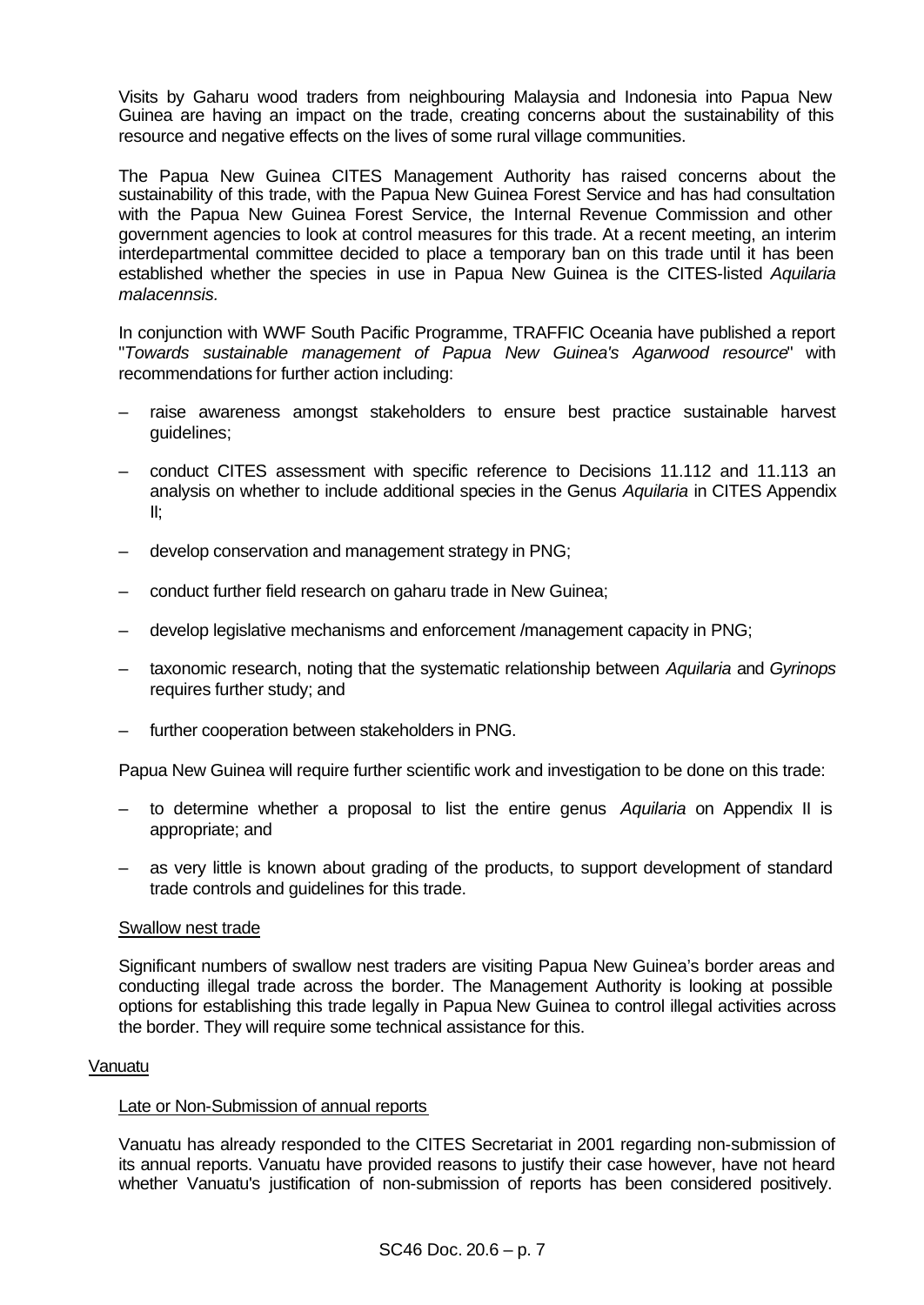They are currently compiling the report for the periods 1997-2001 which should be submitted to the CITES Secretariat before COP12.

### Australia

### Australian legislative reform

Legislation to replace Australia's *Wildlife Protection (Regulation of Exports and Imports) Act 1982* was passed by the Australian Parliament on 29 June 2001. Provisions relating to CITES and wildlife trade now form a new Part, Part 13A, within the *Environment Protection and Biodiversity Conservation Act 1999* (EPBC Act). The provisions of the new legislation came into force on 11 January 2002.

The new legislation introduces a number of new or changed provisions in relation to the import and export of CITES listed species and their products. These changes are designed to enhance Australia's ability to comply with CITES obligations and to streamline permitting and administrative processes. For example, the new legislation has provisions for Australia to issue a pre-CITES Certificate. This was previously not possible. Additionally, the presentation of a pre-CITES Certificate will be sufficient to import a specimen into Australia, thereby removing the extra administrative step of issuing an import permit as previously required.

The new legislation provides a more efficient and effective regulatory framework. There is no weakening of the strict controls that Australia has traditionally maintained on the export of native wildlife, import of exotic species or the movement of CITES-listed species.

The new legislation maintains Australia's strong commitment to CITES.

More information on Australia's new wildlife trade legislation can be found at the following web site http://scaleplus.law.gov.au/html/comact/11/6370/top.htm

#### Australian Wildlife Trade Management Database

The last 6 months has seen the development of a new Wildlife Management Database for Australia. The database came on line on 11 January 2002, coinciding with Australia's new wildlife trade legislation. The primary objectives of the new database project were to develop a system for processing applications, distribution of information, and report generation that:

- Increases administrative and business efficiencies;
- Establishes and provides innovative or best practice solutions for business functions;
- Eliminates duplication of data entry;
- Ensures data integrity;
- Increases reporting capacity and timeliness; and
- Integrates the permitting, registry and financial systems.

The primary functions of the database enable Australia to improve management and accountability and to improve our capacity to assess and analyse all of the information associated with wildlife management. This includes capturing details about all approved categories of non-commercial and commercial wildlife trade and CITES certificates. The database provides for administrative and business efficiencies, reduced data entry and ensures data integrity. It also allows for more advanced interrogation and increased reporting.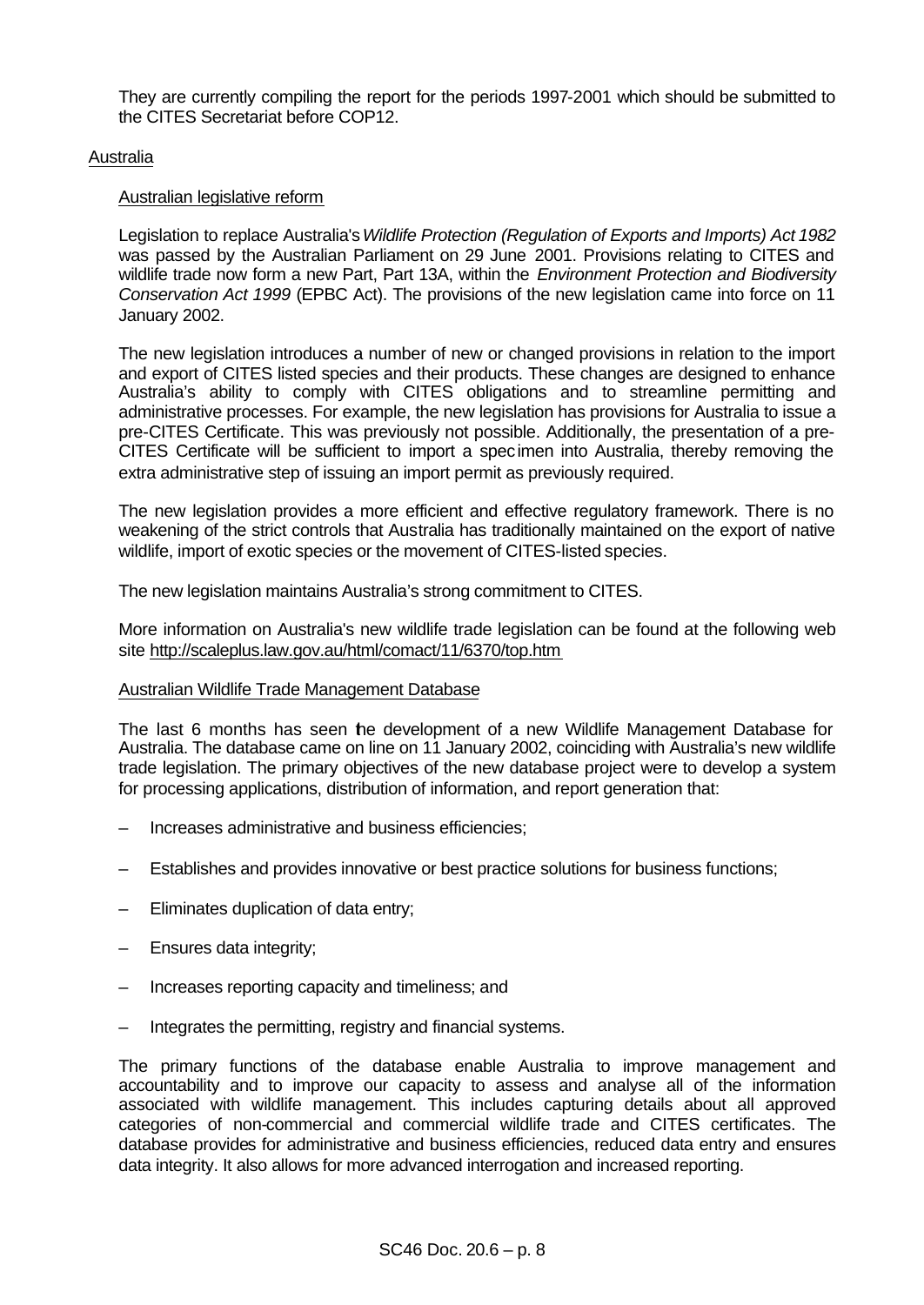### New Australian CITES Permits

Australia has new permits that reflect the CITES recommendation for standardisation of these documents in Resolution Conf 10.2 (Rev). They are being printed on high standard security paper that will render permits void if photocopied. Specimen permits have been sent to the Secretariat for distribution to the Parties.

## *Carcharodon carcharias* (Great White Shark)

Australia has listed the Great White Shark on Appendix III of CITES. This came into effect on 29 October 2001. To date only one country (Japan) has placed a reservation on this listing.

The proposal to list the Great White Shark on Appendix III can be found at the following web site http://www.ea.gov.au/coasts/species/index.html The proposal also includes a CITES Identification Manual for the White Shark for use by CITES Parties.

### Shark Protection

CITES has sought to increase protection afforded to sharks by seeking to cooperate with the United Nations Food and Agriculture Organisation (FAO) and other international fisheries management organisations to establish programs to collect and assemble the necessary biological and trade data on shark species and work towards better management of shark fisheries.

On 24 January 2002 a comprehensive National Shark Assessment Report (SAR), prepared by the Australian Shark Advisory Group comprising key stakeholders was released. The SAR contains information about catch effort in Australia's shark fisheries, the status of stocks and management measures in place.

Key issues identified in the SAR include: the need for the improved recording of all shark catches; the need for greater consistency between jurisdictions in the management of shark stocks; enhanced cross-jurisdictional management of stocks; and national controls on shark finning. It also examines the impact of recreational and game fishing, markets for shark products and beach protection programs on sharks.

The SAR provides a basis for the development of Australia's National Plan Of Action (NPOA)-Sharks. The development of an NPOA-Sharks is part of Australia's commitment to the International Plan of Action for the Conservation and Management of Sharks, which was adopted by the FAO.

#### Species Management Workshop – Indonesia

Australia is funding and facilitating a workshop to be held in Bogor, Indonesia from 15 to 17 April 2002. The aim of the workshop is to enhance the administrative and technical capacity of the CITES Scientific Authority and Management Authority of Indonesia to implement the provisions of CITES that relate to sustainable use of Appendix-II species of wild fauna and flora. Participants are to include representatives of the Indonesian CITES Management and Scientific Authorities, Directorate General of Fisheries and Non-Government Organisations.

#### Standing Committee

Ms Anne-Marie Delahunt in her capacity as the representative for Australia and Oceania on the CITES Standing Committee attended the 45<sup>th</sup> meeting of the Standing Committee in Paris, France in June 2001. At this meeting Australia was nominated to a position on the Implementation Committee Working Group and the Strategic Plan Working Group.